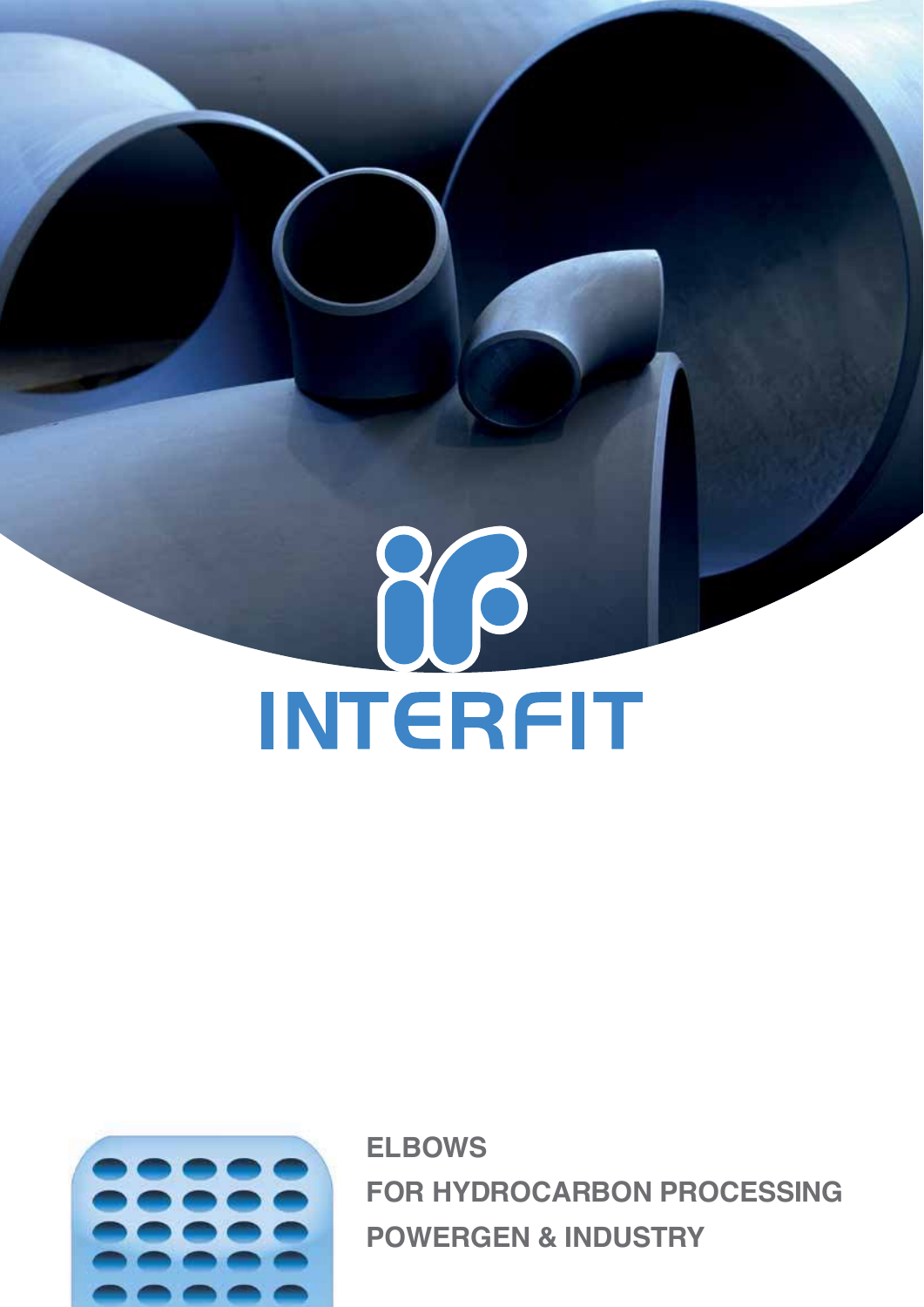Interfit is located in Maubeuge, France, at the heart of historical steel & tube industrial area, close to Paris and to the International port of Antwerp. Interfit has been manufacturing and selling seamless and welded buttweld elbows on carbon steel for more than 60 years.

Interfit is part of Allied International Group, worldwide group of high quality fittings manufacturers, is recognized as one of the most reliable partner for distribution and projects. Our worldwide network of 12 factories, 8 offices, 6 warehouses through Allied Group give us a global reach over than 40 countries.





# Fit to your applications

Our seamless elbows up to 30" OD are designed and manufactured to meet the requirements of 3 major challenging industrial sectors.

#### **Oil & Gas** Midstream / Downstream

- **Refineries**
- Petrochemical plants
- Processing units
- FPSO

#### **Power Generation**

- **Boilers**
- Steam piping

## **Industry**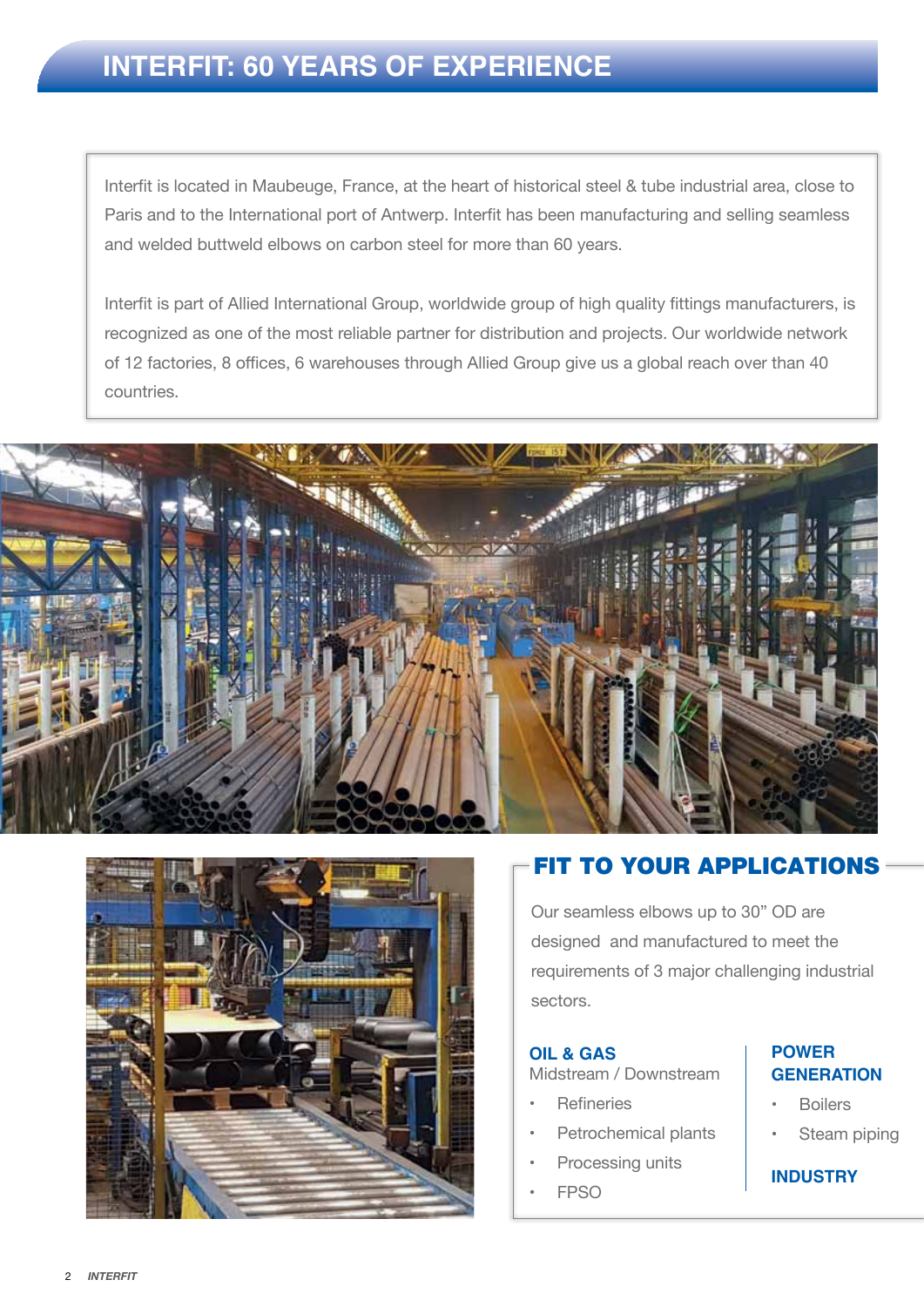# **many reasons to choose interfit elbows**

## **The Interfit butt-weld elbows are used in many varied applications such as:**

- Oil&Gas transportation
- Refining & Distribution
- Terminal construction
- Offshore exploration
- Production platforms
- Chemical & Petrochemical
- Cold & Hot Water
- Steam generation
- Industrial gases
- Furnace building
- Ship building
- Food industry equipment



# **MAJOR** approvals

We are proud to be partner of all the major players in Oil & Gas, Powergen and Industry, among which:

**ADNOC ARAMCO CHEVRON CRN EXXON MOBIL KNPC OXY PDO REPSOL TOTAL Etc...**

**Safety n°1** *priority*

**+ 99,9%** *Quality index average*

**+ 60** *years of experience in Oil & Gas, Powergen and Industry*

**+ 100** *Customers worldwide*

**+ 2,700,000** *items sold per year*

**+ 40** *Countries*  using Interfit products

**+ 99%** *Delivery index average*

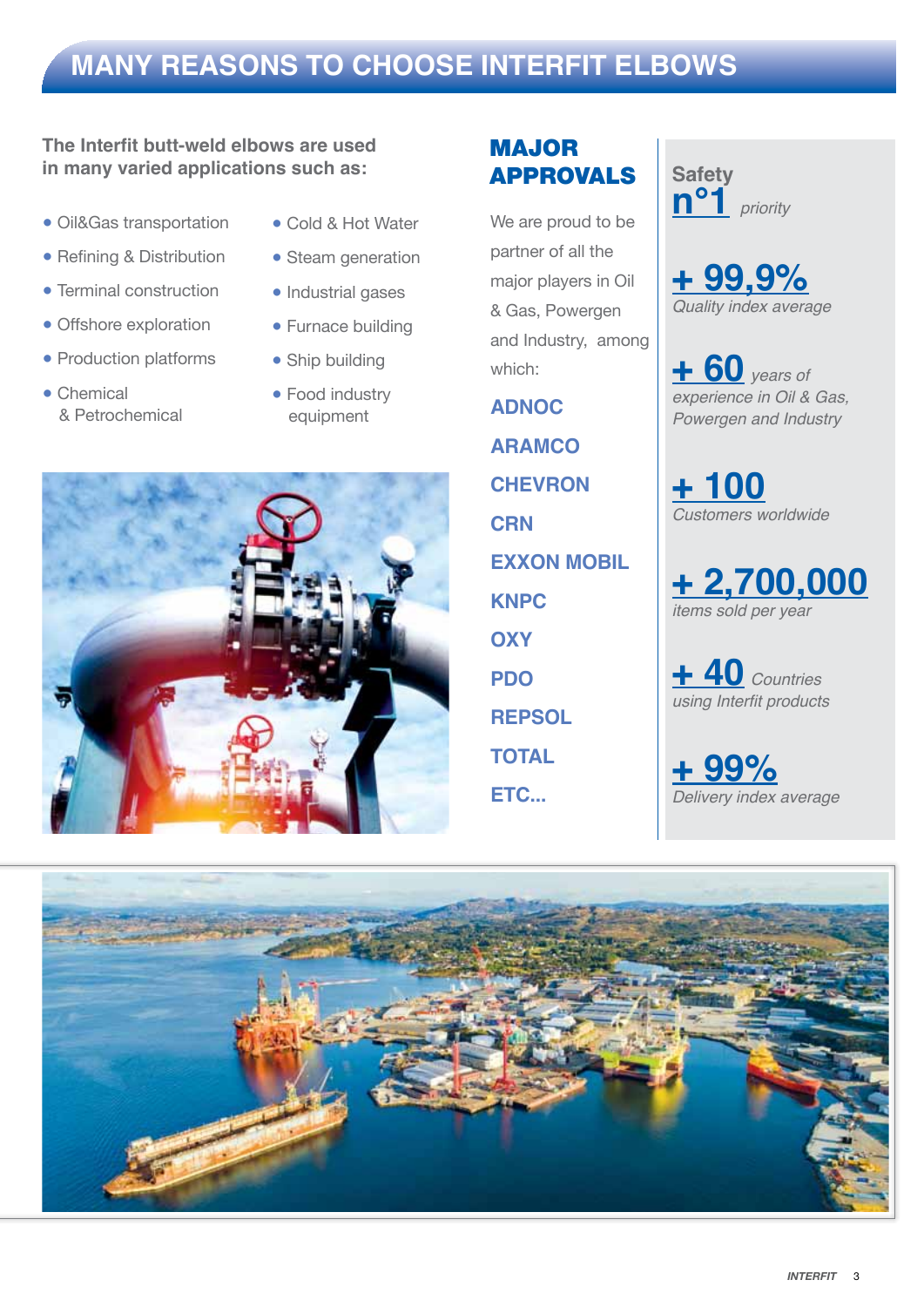# **A full range of elbows for your applications**



**Tubes** *(European/ Premium)* 



Temperature **+700 C°**

by Afnor

## Product range ELBOWS













**Outside diameter:** from 21.3 mm (1/2") to 762 mm (30")

**Wall thickness:** up to sch. XXS/160

**Materials:** Standards EN 10253-2 - S235 P235GH - P265GH - P265NL and ASTM A234, WPB, WPC/ A420 WPL6, WPL3/ A860 WPHY52/ ASTM A234 WP11, WP22, WP5, WP9 - 16Mo3

**Shape:** 45°, 90° and 180°. Short radius, long radius and/ or 5D

**Other dimensions available upon request.**

by Afnor

## INTERFIT ELBOWS GRADES



In addition to these Certifications, issued by public entities and organizations, INTERFIT has Approvals issued by private and public companies, such as: ADNOC, ARAMCO, Chevron, CRN, Exxon Mobil, KNPC, OXY, PDO, Repsol, Total.

AD 2000 Merkblatt W0 by TÜV Rheinland

by Afnor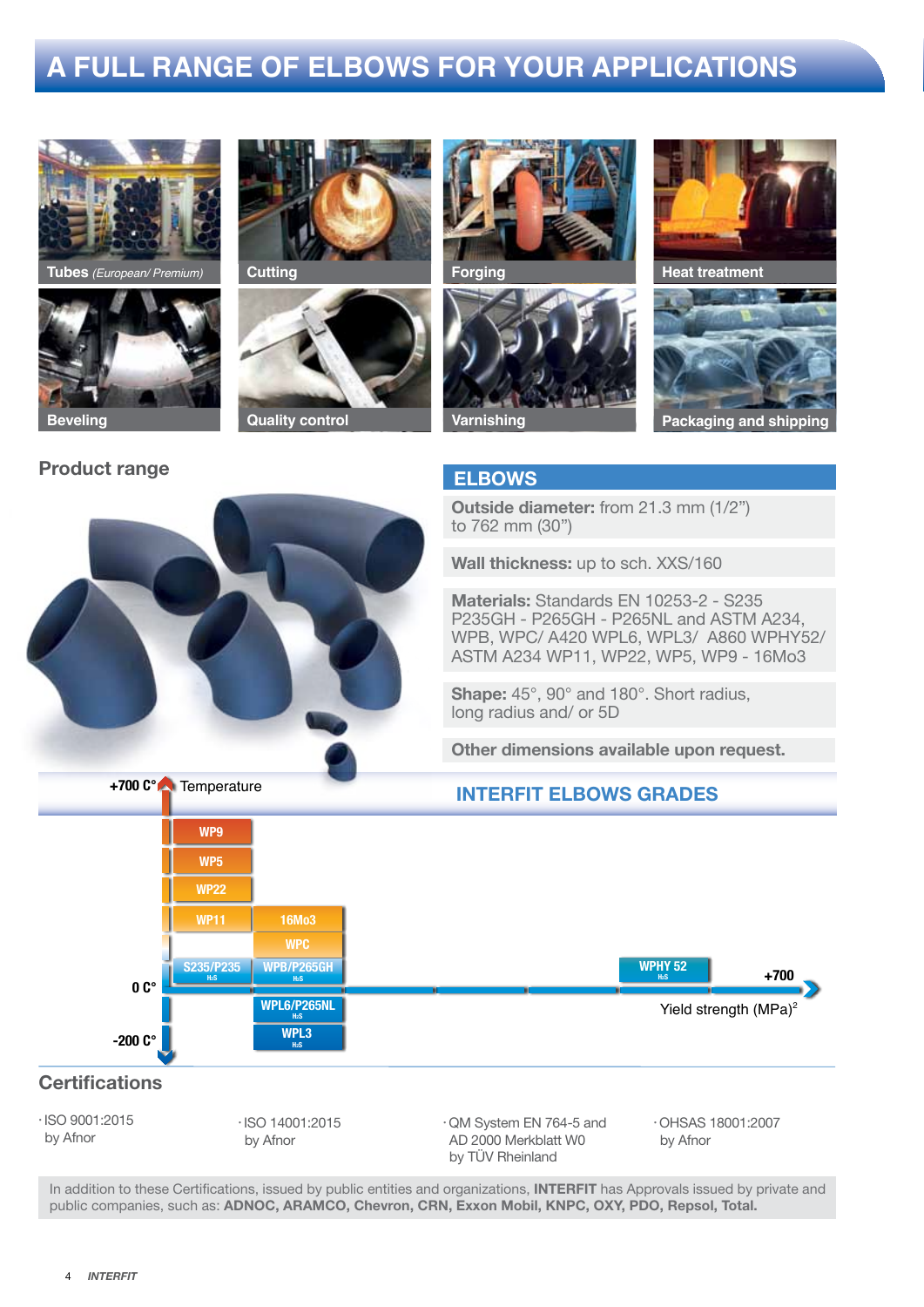With our new furnace and our advanced in-house laboratory we can answer every one of your needs with top quality.

We deliver to your specifications, to your schedule and to the highest quality, safety and environmental standards The Quality Manual sets out the full control system of the plant together with the procedures and instruction involved. These are in accordance with the requirements of ISO 9002, API Spec Q1and other international standards. Every enquiry or order without exception is handled in accordance with the system laid down in the Quality Manual.

Production, inspection and both destructive and non destructive testing are defined in a stricty controlled sequence of operations and information is constantly fed back to form a statistical data base for process control.

# **Raw material**

Seamless elbows are manufactured exclusively from premium pipe sourced in western Europe. Pipes are stored in segregated lots to ensure optimum traceability conditions during the manufacturing process.

Interfit provides full traceability of the product, right from the pipe sourcing to the full set of certificates, through each step of the manufacturing and testing process, in line with its company policy and warranty and benefiting each customer to the full.









# **GUARanteed traceability**

Traceability of the product is guaranteed by die stamping with identification and other information including our manufacturing trade mark as required by the standard. Careful packaging in cartons or on pallets and an advanced system of production control permitting a fast rotation of all the products of the complete range, ensure the best service to our customers.